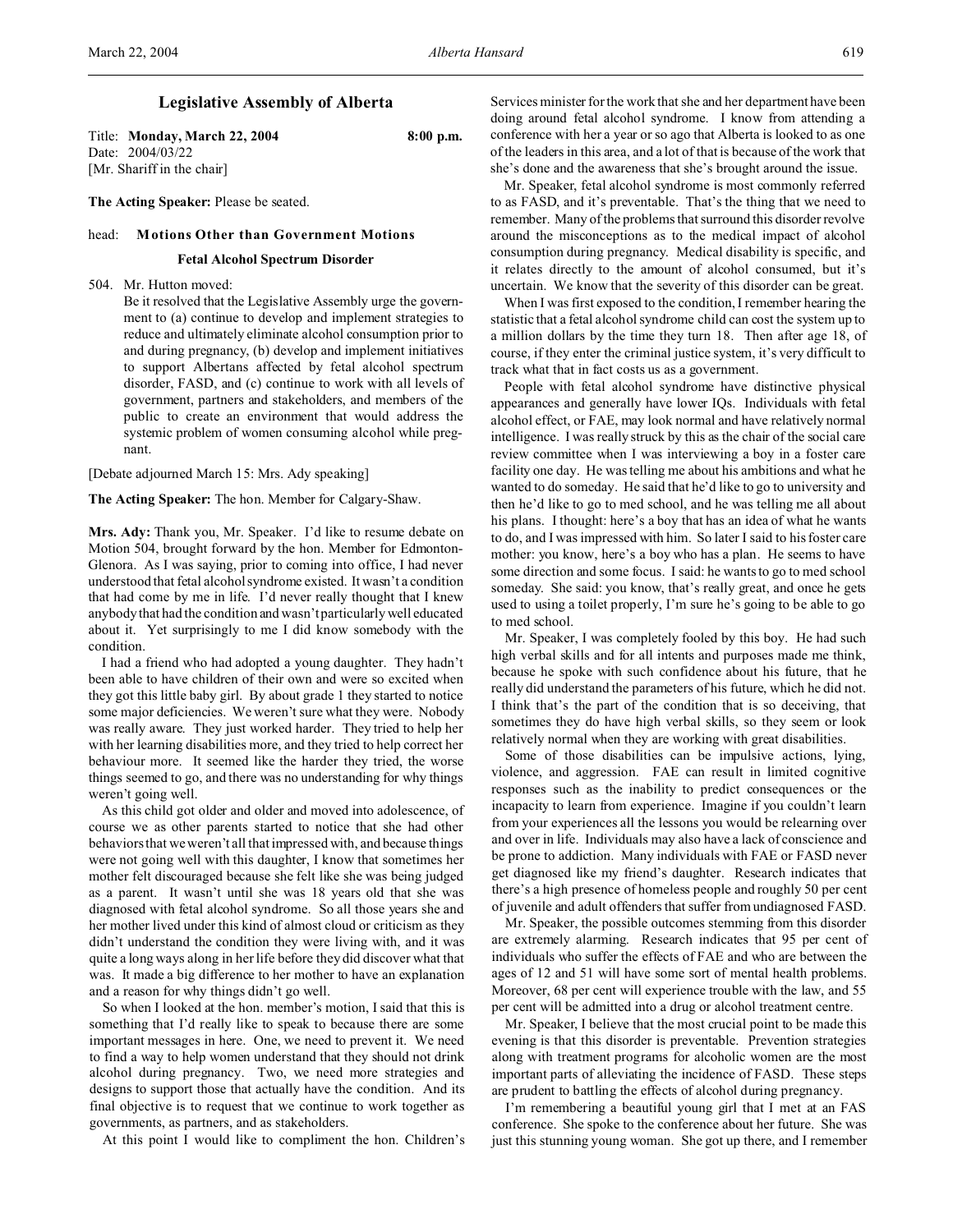she said: yes, I have this condition. She said: I know I'll never marry, and I'll never have children, and I'll never have a credit card. She talked about all the things that she would never be able to do. She seemed to have enough of an understanding that she was working under capacity and that she would not have those futures. I remember looking at her and thinking how tragic it was that her future was so limited by someone who probably didn't understand or wasn't aware or perhaps was aware and not able to prevent addiction, but if someone could have helped her mother, her whole future could have been different.

Therefore, I ask all members to join with me in supporting Motion 504 and encouraging the development of new strategies to combat fetal alcohol spectrum disorder, and I thank the member for bringing it forward. Thank you.

**The Acting Speaker:** Hon. members, before I recognize the next speaker, may we briefly revert to Introduction of Guests?

[Unanimous consent granted]

### head: **Introduction of Guests**

**The Acting Speaker:** The Interim Leader of Her Majesty's Loyal Opposition.

**Dr. Massey:** Thank you, Mr. Speaker. It's my privilege to introduce to you and through you to all members of the Legislature Kathleen Marta. Kathleen is a parent of two children attending Lendrum elementary school. Kathleen is here as part of the Education Watch initiative. She's concerned about the quality of education her children are receiving and the funding for public education in this province. She's in the members' gallery, and with your permission, Mr. Speaker, I'd have her rise and accept the traditional warm welcome of the Assembly.

**The Acting Speaker:** The hon. Member for Edmonton-Gold Bar.

**Mr. MacDonald:** Thank you very much, Mr. Speaker. It's a pleasure to rise and introduce to you and through you to all hon. Members of this Legislative Assembly some guests who are present in the members' gallery this evening. They have come to observe our Legislative Assembly in action. They are also concerned about the quality of public education that is offered in the schools that their children are attending, and they're also concerned about the funding, the entire funding structure for public education in this province. The people in attendance this evening are Debbie MacLeod, and she is the parent of a child attending Rutherford elementary school. Heather Pick is also here with her oldest son, Fraser Pick. Heather has children attending each of Strathcona high, Vimy Ridge, Strathearn elementary, and Garneau elementary. I would now ask them to please rise and receive the warm and traditional and gracious welcome of the Assembly.

Thank you.

**The Acting Speaker:** The hon. Member for Edmonton-Rutherford.

**Mr. McClelland:** Thank you, Mr. Speaker. To you and through you to members of the Assembly it's my pleasure to make two introductions tonight. The first is to introduce Pat Sawatzky, who is known to many of us because she's been an advocate for education for some time and is here tonight as a part of the Education Watch. She has two children attending MacKenzie school. We'd ask Pat to rise and accept the welcome of the Assembly.

## *8:10*

My second introduction tonight is on behalf of the Minister of Justice and Attorney General, the MLA for Edmonton-Whitemud. If I may, I'd like to introduce Shauna Gervais. She is a constituent of Edmonton-Whitemud, the parent of two children, one of whom, the elder, is attending the Catholic School of Hope for homeschooling. She's here this evening because of her concern about support and funding for special-needs students within Alberta schools. She is part of the Education Watch initiative. She's seated in the members' gallery, and I'd ask that she please stand and receive the warm welcome of the Assembly.

# head: **Motions Other than Government Motions**

**Fetal Alcohol Spectrum Disorder** *(continued)*

**The Acting Speaker:** The hon. member for Red Deer-North.

**Mrs. Jablonski:** Thank you, Mr. Speaker. It does not give me pleasure to rise today and join in the debate on fetal alcohol spectrum disorder. However, it would give me great pleasure to stand one day and celebrate the total eradication of this devastating disorder, and that is what Motion 504 hopes to achieve.

I'd like to say thank you to the Member for Edmonton-Glenora for bringing this motion forward. I know that finding a strategy to reduce and ultimately eliminate alcohol consumption during pregnancy is a goal that this hon. member hopes one day to achieve, as do most hon. members in the House. Although we all know that this goal will take considerable time and effort and the will of Albertans to achieve, it is a worthy goal and one that is very necessary for the safety and stability of our future.

Fetal alcohol spectrum disorder is a very complicated and devastating disease that affects not only those who are afflicted, but it affects all of society. Society pays for this disorder in more than one way: special-needs funding in early childhood, special-needs funding throughout school, special-needs funding through Justice, and special-needs funding for lifelong supports. Funding for individuals with FASD reaches into the millions.

Fetal alcohol spectrum disorder is a lifelong condition. A child with FASD becomes an adult with FASD. There is no cure for this disability. The damage is irreversible. The brain damage to an unborn baby that is caused when a mother drinks is permanent. There is no way to fix that brain damage. FASD is a life sentence. Some people estimate that 50 per cent of the people that are in our correctional facilities have FASD, so you can see that having FAS is a severe problem for crime in our society. We have FAS youth justice committees that try to give supports to our youth that are afflicted.

I have seen the horror in the eyes of a young mother who has suddenly become aware that she has damaged her beautiful child forever, because you see, Mr. Speaker, children don't necessarily have the visual effects of FASD although they have the brain damage. Therefore, they're expected to act normally, and when they don't make the right choices and when they get into trouble, it's called defiance. It isn't really recognized as a disability unless they have been diagnosed with this disability. I have seen the sadness and the tears in the eyes of a 16 year old who suddenly realizes that her problems are because she has fetal alcohol spectrum disorder, because she knows that her mother is an alcoholic.

So what is this government doing to combat fetal alcohol syndrome? Well, I think we need to look at the remarkable job done by our illustrious Minister of Children's Services, as the Member for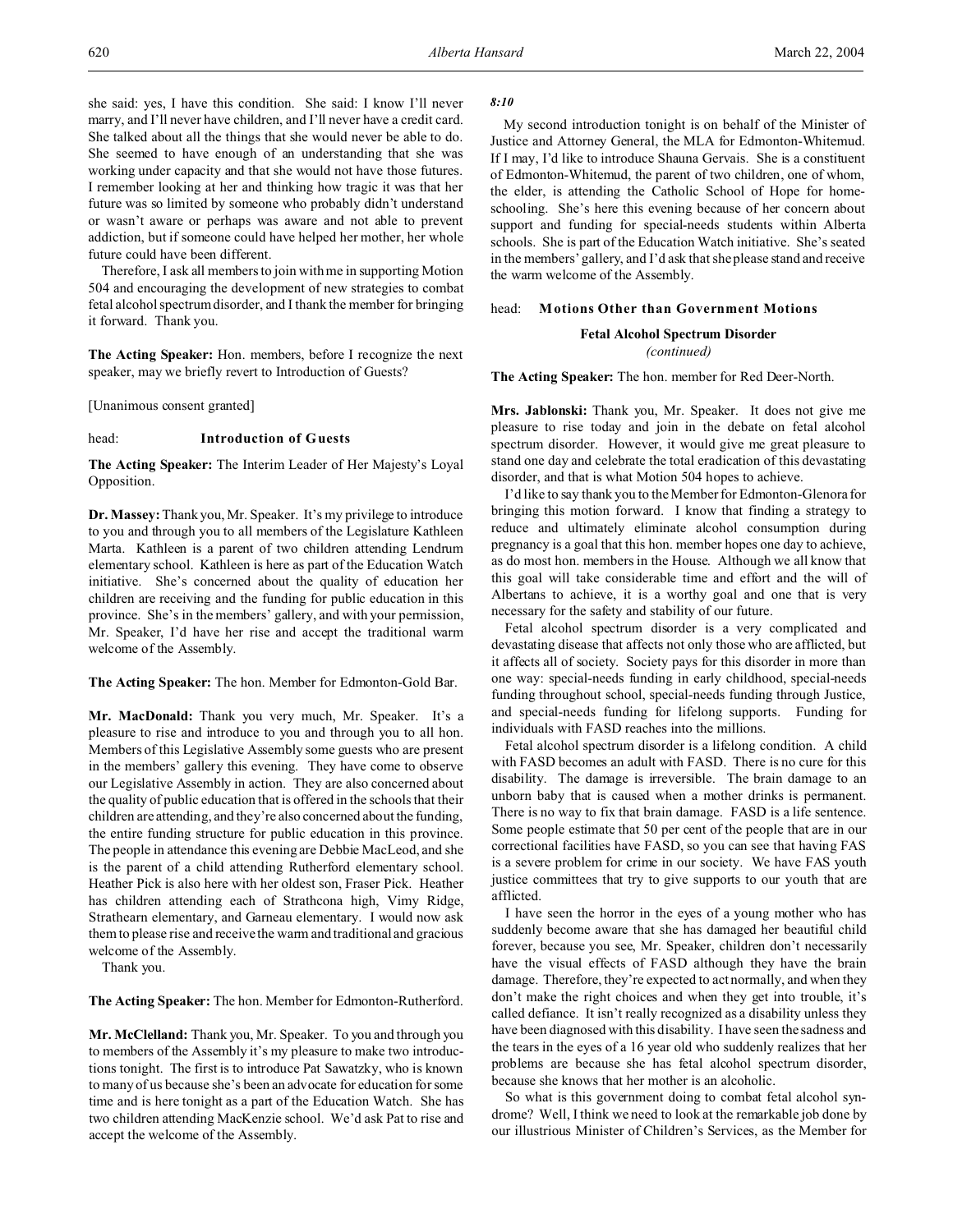Calgary-Shaw has mentioned, to see how effective our strategies are. I think our education programs are getting the message across to young Albertans, and I know that there are a lot of Albertans who know that if they are pregnant, drinking alcohol is unacceptable. But I think what we should realize is that the concern is there. A lot of people realize the harm that they can do to their child if they are not careful, which makes me feel that the work being done on FAS is slowly starting to show results.

In a healing circle that I experienced with a group at an FAS conference in Saskatoon, I met a mother and her daughter who had a very strong bond. The daughter suffered many years of believing that she was stupid and defiant because she couldn't remember things and she made bad choices. When the mother and daughter finally understood what was wrong with the daughter, the daughter turned to her mother and asked: why did you drink when you were pregnant with me? The mother, in obvious emotional pain, looked at her daughter and said: because I didn't know; I didn't know.

Mr. Speaker, I encourage every member of this Legislature to support Motion 504 so that we can eradicate FASD, so that we can support those who will always be burdened by FASD, and so that no mother will ever have to look her child in the eye again and say, "Because I didn't know."

**The Acting Speaker:** The hon. Member for Edmonton-Gold Bar.

**Mr. MacDonald:** Thank you very much, Mr. Speaker. It's a pleasure to rise and participate in the debate this evening on Motion 504, drinking during pregnancy, sponsored by the hon. Member for Edmonton-Glenora. This motion deals with the problem of drinking while pregnant, and the motion certainly urges the government to do three very appropriate things.

But one of the things that I have not heard to date this evening, Mr. Speaker, is: how are we going to control advertising of liquor, particularly to young people, particularly to young females? There seems to be an increase, if one visits the University of Alberta, in liquor advertising. Every event seems to be tailor-made to a beer or wine or spirit company. The same applies at Grant MacEwan. The same applies at NAIT whenever one visits there. Certainly, there seems to be an impression left that young people can't have a good time unless there is liquor involved.

We all know that there are marketing programs that are targeted to young people. I'm not going to get into the tobacco companies, but certainly there are with liquor marketing campaigns and liquor sales, and this is something that I would urge the government through AADAC to perhaps have a look at. How are these marketing programs targeting young people, and how are they changing their drinking habits or their drinking patterns?

I had the opportunity not too long ago to visit Braemar school in the constituency of Edmonton-Gold Bar, and there are some very, very good things being done by the Children's Services ministry in regard to pregnancy and young mothers, particularly those who have a need to continue their education. But in this matter, that is certainly one of the things I would like to see addressed.

I would also like to see a dedicated amount of money from the total sale of liquor used to combat this problem. I know there are those that say that there is adequate money for AADAC, but I for one was listening with a great deal of interest to what the hon. Member for Edmonton-Centre had to say in this Assembly last week, I believe, during question period in regard to the amounts of money that are being set aside for those who have problems controlling their liquor consumption.

Those, Mr. Speaker, are two of the issues that I would like to see added to the scope of this motion. Certainly, this motion is worthy of support. I would urge all hon. members of this Assembly to accept it.

I also at this time would like to thank the Assembly for their time.

The Acting Speaker: The hon. Member for Spruce Grove-Sturgeon-St. Albert.

**Mr. Horner:** Thank you, Mr. Speaker. It is indeed my pleasure to speak to the Assembly today in support of Motion 504, sponsored by the hon. Member for Edmonton-Glenora, and I congratulate him for bringing this debate to the floor of this House.

Mr. Speaker, fetal alcohol spectrum disorder is one of the leading known causes of mental illness in North America today. Despite the widely publicized warnings that drinking during pregnancy harms the unborn child, alcohol use by pregnant women continues at alarming rates. Some general figures suggest that the cost for one FASD child is estimated anywhere between 1 and a half million and 2 million dollars over their lifetime.

Mr. Speaker, the total population of FASD in Alberta is unknown. However, due to demographics approximate statistics suggest that in Alberta 3 to 6 out of 1,000 are born with fetal alcohol spectrum disorder while 1 to 3 are born with fetal alcohol syndrome, and that is recognized as significantly high. With that said, it is a birth defect that can be prevented.

# *8:20*

I address this Assembly today to reiterate the importance of increasing public awareness through educational resources and a public advertising campaign targeted at prevention amongst highrisk populations here in Alberta. Mr. Speaker, with an increase in public awareness geared toward the systemic problems associated with women consuming alcohol while pregnant, the ability of the government to minimize alcohol-related birth injury and neurodevelopmental disabilities would be increased greatly. Fetal alcohol spectrum disorder cases are spawned from a vicious cycle of substance addiction and pride that must be halted for the sake of generations of Albertans to come.

Unfortunately, Mr. Speaker, the solutions to this extremely preventable defect will not happen overnight. I urge the government and all members here to support Motion 504 and further examine other jurisdictions' strategies coupled with the current steps taken by the government in the prevention and treatment of those afflicted with FASD.

Mr. Speaker, a Health Canada study has suggested a three-step prevention process in stages for methods of curbing the progression of fetal alcohol spectrum disorder in Canada. The three steps in sequence are primary prevention, secondary prevention, and tertiary prevention.

Firstly, primary prevention is a broad-based approach that seeks to address socioeconomic factors related to FASD and the effect it has on the health of a population. Primary prevention activities typically focus on behaviour change, systems, and/or the environment. Statistics in Canada and the United States suggest that prevalence of FASD is greater in lower socioeconomic families and communities. Therefore, two relatively effective methods of prevention of FASD, through a Health Canada study, looked at reducing the availability of alcohol through community-supported prohibition or price increases. Prohibition broadly supported by the community or price increases can reduce heavy alcohol use by pregnant women at least in the short term.

The second, moderately effective means of prevention saw the implementation of school/community substance abuse preventative programs coupled with a multicomponent media FASD awareness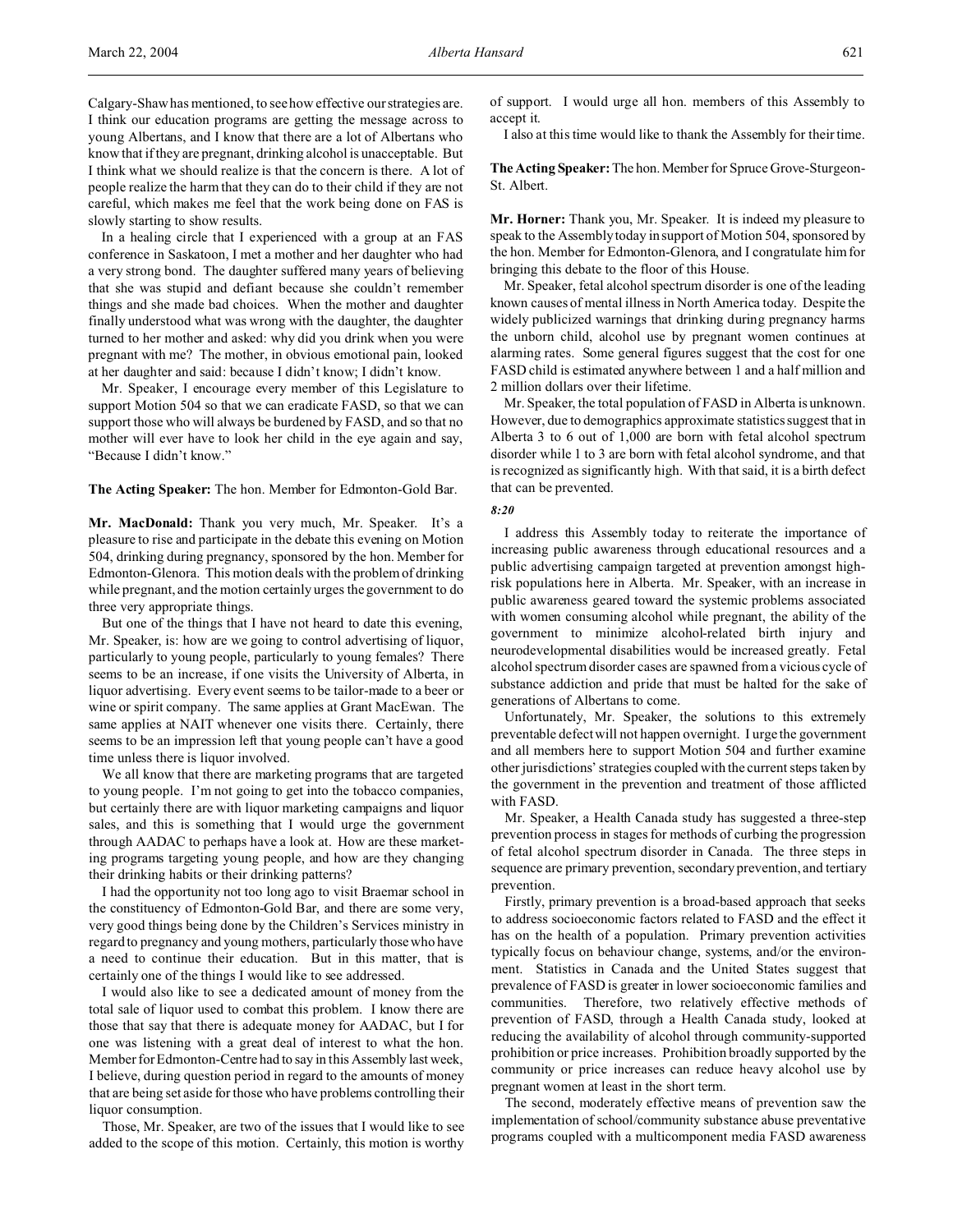campaign involving warning labels and posters that resulted in a moderate success rate. However, I believe we should really concentrate in this area. Secondly, the aim of secondary prevention activities targets women of child-bearing age who abuse substances and includes outreach, screening, referral, and brief intervention. The intent is to promote the health of the mother and prevent or minimize harm to the fetus.

Mr. Speaker, secondary prevention activities can only occur when a pregnancy is recognized, which is often four to six weeks or more into a pregnancy. However, studies have shown that absence or reduction in the consumption of alcohol as late as the third trimester may increase the viability of the fetus. This may be achieved through the use of brief and early intervention programs for pregnant women, which has yielded reasonable efficiency. For example, some evidence supports the effectiveness of drug education programs in reducing substance use among pregnant adolescents attending prenatal clinics.

There is also some evidence among experts that advanced training can be effective in helping physicians and other professionals who work with women who suffer from substance abuse. Educating all of those persons involved in a pregnancy at all levels of care would potentially produce a decrease in FASD in Alberta.

Thirdly, Mr. Speaker, tertiary prevention activities included in the Health Canada study targets those for whom FASD is already a concern. The aim of tertiary prevention is to minimize the damage to the fetus, reduce the likelihood of further affected pregnancies, and increase the capacity of the mother to care for her FASD children effectively. Tertiary prevention involves intensive multicomponent activities including strategies such as substance abuse treatment, birth control, and parenting programs.

Experts have identified that when dealing with tertiary prevention, the potential key for success is the ability to provide women with a comprehensive, co-ordinated, and consistent range of prenatal and substance treatment services. Case management has proven effective when providing for the various health and social needs of pregnant women who use substances. Furthermore, there is no evidence to support the use of punitive measures such as mandated treatment as being effective in improving maternal and fetal health. In fact, such measures discourage at-risk pregnant women from seeking assistance.

Mr. Speaker, I commend the efforts of Health Canada and the continued efforts of this government and its partners in reducing FASD. However, in light of the previously mentioned statistics, in order to eliminate this preventable birth defect, the government should consider focusing its resources on primary prevention, as stated in the Health Canada study, and build upon the already positive initiatives this government and its partners have embarked upon in the last five years.

I believe that Motion 504 will further enhance this government's already steadfast approach to eliminating FASD through the education of our children and addressing the overall health of at-risk pregnant women in Alberta communities. The potential of this preventative education will serve all socioeconomic regions of Alberta for generations to come.

Coupled with the seriousness and complexity involved with the prevention of FASD in Alberta, I would also like to bring to the government's attention the financial and societal risks that have resulted from persons afflicted with FASD. Mr. Speaker, evidence suggests a correlation amongst individuals affected with FASD and the portion of those incarcerated in the Canadian prison system that may be afflicted with FASD. With an inmate population, male and female, of both federal and provincial prisons estimated at 148,979, studies have concluded that those incarcerated in Canadian prisons

afflicted with FASD may range from a conservative estimate of .33 inmates per thousand to as high as 9.1 inmates per thousand.

Statistics of those suffering with FASD in our prisons have not really yet been solidified. However, Dr. Christine Loock, a noted expert in FASD research, estimates that at least 1 out of 4 inmates incarcerated in federal correctional institutions are not in prison because of a conscious crime but because of their fetal alcohol affliction. Alcohol injury to the brain impairs individuals with FASD and their decision-making abilities. Therefore, those individuals afflicted with FASD have difficulty in deciphering the difference between right and wrong. It is important to identify those individuals at high risk of FASD and associate the correlation of FASD victims and the likelihood for criminal behaviour. As a result, the potential of individuals in the Canadian prison system afflicted with FASD could be larger than anyone expects.

In light of these potential findings, I would ask the government to consider expanding its funding to support the Prairie Northern initiative, which was designed in 1999 to combat fetal alcohol spectrum disorder. I also urge the government to further enhance the strategies of the initiative along with Manitoba, Saskatchewan, and the Northwest Territories and to investigate more closely preventative practices and methods in deterring alcohol consumption among pregnant women. I believe that the support and co-ordination of the numerous partners and stakeholders working alongside the Alberta government would enhance and further develop the message of the seriousness of the consumption of alcohol during pregnancy.

For those individuals who are already living with FASD, it is recommended that we continue to advocate for a model of service delivery that involves accurate diagnosis, long-term intervention, adequate funding, realistic expectations, and a lifespan approach for those Albertans who are injured. However, Mr. Speaker, wherever possible I would urge the government to further assist in the prevention of FASD in Alberta communities so as to limit the amount of those affected by FASD, therefore reducing the financial and, more importantly, the emotional costs associated with caring for individuals with FASD. That would benefit our society. Supporting initiatives such as DARE, Clean Scene, and other Alberta's Promise members should be a high priority for all of us.

Mr. Speaker, FASD is a significant issue for Albertans and often has devastating consequences for the affected individuals and their families. Abstinence from drugs and alcohol during pregnancy is the key to prevention. Therefore, I would strongly encourage the government to increase our funding for research and development in promoting public awareness campaigns within all Alberta communities. This would undoubtedly identify the horrific consequences of consuming alcohol and/or drugs during pregnancy.

I believe that coupled with an increase in the education of Alberta's youth through things like DARE and Clean Scene, two good examples, enlightening them to the disabling consequences of substance abuse during pregnancy will be the potential solution to combating FASD. As I have previously said, FASD is a birth defect that the government and our society can prevent if Albertans are willing to work together for the common good of all.

I urge all members to vote in favour of Motion 504. Thank you, Mr. Speaker.

**The Acting Speaker:** The hon. Member for Lac La Biche-St. Paul.

**Mr. Danyluk:** Thank you very much, Mr. Speaker. I am pleased to rise in the Assembly this evening and add my comments to the discussion and debate surrounding Motion 504, the encouragement of new strategies to combat fetal alcohol spectrum disorder, or FASD.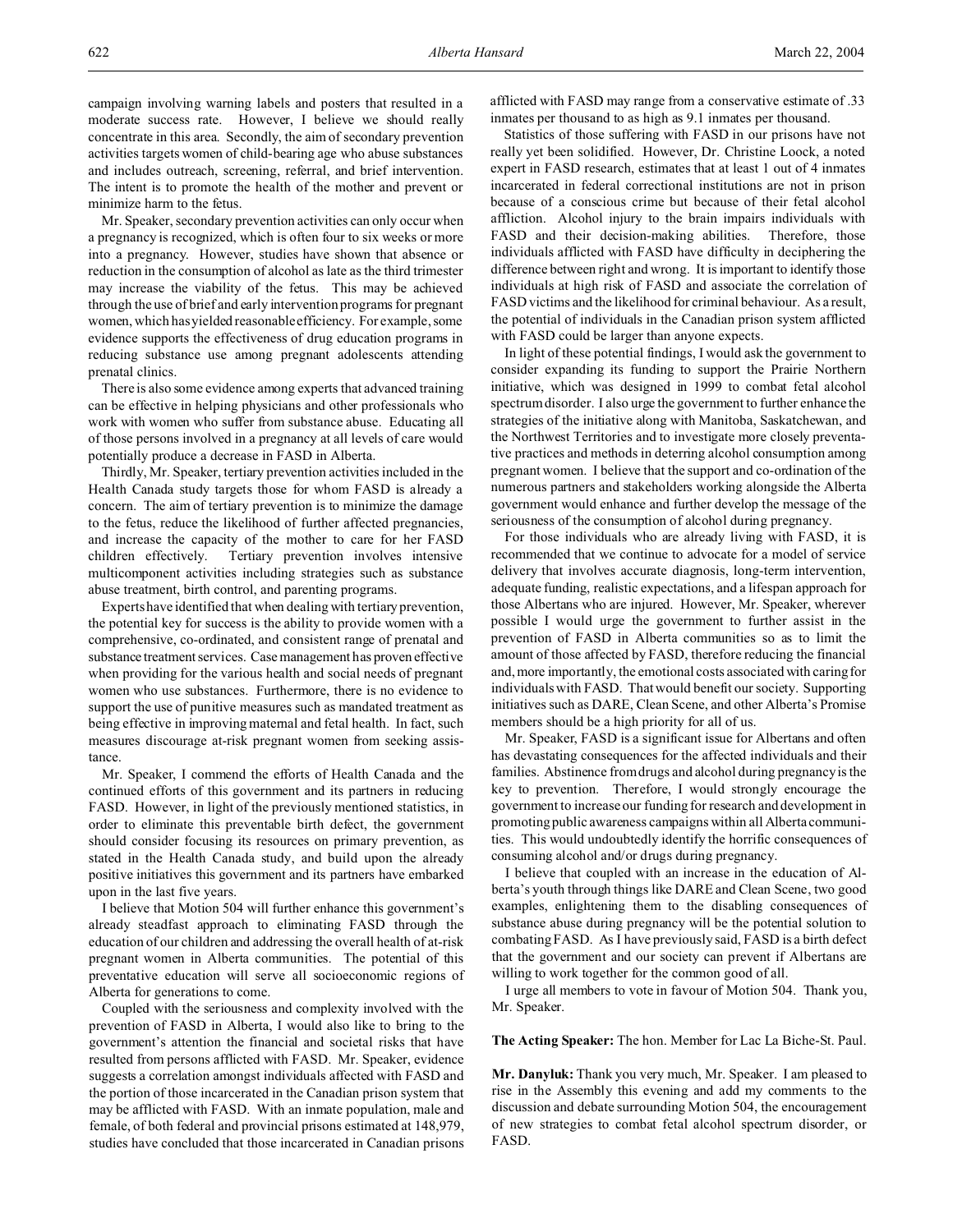### *8:30*

Mr. Speaker, as we have already heard this evening, this motion works to support the steps already taken by the government but, further, addresses the issue by encouraging new strategies to deal with the effects of fetal alcohol spectrum disorder. The motion takes a balanced approach. It recognizes the important work the province has accomplished to deal with this problem but also acknowledges that we need to take these initiatives further. I feel that we have a challenge before us to increase awareness and develop new strategies in an effort to combat this problem, which has a visible presence in our society. This is especially evident in our corrections system.

Mr. Speaker, I was on a corrections committee led by the Member for Red Deer-North that visited our correctional institutes in Alberta, and this was a continuing concern of personnel and administration. It became very evident to us the challenges that these personnel had in our corrections system.

We need to create a greater understanding surrounding the consequences of drinking while pregnant. Since 1973 the medical profession has known that alcohol consumption during pregnancy impedes fetal brain development, affecting intelligence, learning skills, and behaviour. Studies have not been able to determine the frequency and the amount of alcohol consumption that results in children with FASD. The general consensus of the experts, however, is that there is a risk and that the risk increases with the amount of alcohol consumed.

The levels of alcohol and the direct effects on the fetus are unclear; however, what is clear is that no consumption of alcohol during a pregnancy has been established as safe for the fetus. Because researchers have not been able to determine a safe level of drinking during pregnancy, Health Canada recommends that women who are pregnant or wish to be pregnant – and I stress "wish to be pregnant" – should abstain from drinking alcohol completely.

One of the leading problems surrounding fetal alcohol spectrum disorder is the lack of understanding. This deficiency of knowledge is evident throughout the general population, and there tends to be an inconsistent message amongst professionals. FASD is believed to be one of the leading causes of preventable birth defects and developmental delay among Canadian births. Mr. Speaker, I must stress that it is one of the leading causes, but it is also preventable, a problem the public tends to understand very little about. Addressing FASD is a priority for this province. Preventing the disorder is one of Alberta's major health strategies.

Mr. Speaker, I would like to highlight some of the important steps the province has taken to deal with fetal alcohol syndrome and its related disorders. The Department of Children's Services has supported many programs and has designed services to prevent FASD and assist children who are affected by the disorder. These include demonstration and educational programs along with research and partnership initiatives. I stress that our education systems are new, and there need to be innovative ways to try to bring the message to all individuals.

The department budgets \$4.75 million for FASD initiatives. Of that money, \$2.4 million gets administered through child and family services authorities and, therefore, goes directly to addressing regional considerations. The local region is allocated control in planning and delivery of services to accommodate the local needs and determine how best to assist individual communities.

Children's Services supports partnerships and cross-ministry initiatives that reflect a multijurisdictional approach to addressing FASD because this is a disorder that affects all Canadian provinces. The Alberta government recognizes the importance of working with other jurisdictions to develop strategies and build on each other's knowledge and expertise to address this disorder. Alberta is a member of the Canada/northwest FASD and the prairie/northern Pacific FAS partnership. As you can see, Mr. Speaker, the province takes this issue very seriously.

However, our work is not done. We need to continue providing information to the public about this disorder. We must reach more Albertans and alert them to the dangers of consuming alcohol while pregnant. We also need to create new strategies in the battle against fetal alcohol spectrum disorder.

In closing, Mr. Speaker, I would like to commend the Member for Edmonton-Glenora for all his hard work on this important initiative. Fetal alcohol spectrum disorder can have a devastating impact on the fetus and the health of a child. It is imperative that we raise awareness about the dangerous consequences of alcohol in pregnancy.

Thank you very much, Mr. Speaker.

**The Acting Speaker:** I believe the 38 minutes allocated have run out. Is that correct? As per Standing Order 8(4) the hon. Member for Edmonton-Glenora has five minutes to close debate.

**Mr. Hutton:** Thank you very much, Mr. Speaker. I would like to just reinforce the comments made by all of my colleagues. I particularly would like to thank the hon. Minister of Children's Services for the work that she is doing right now in regard to this very preventable condition, fetal alcohol spectrum disorder, as well as the Minister of Learning, who actually spearheaded this government's policy with regard to fetal alcohol spectrum disorder. I would like to thank him as well.

I'd also like to make the comment that the hon. Member for Edmonton-Gold Bar mentioned a campaign geared towards discouraging youth and women, in particular. The hon. Minister of Gaming addressed that in his remarks. That certainly is the intent of my motion, and I think it was reinforced by the hon. Minister of Gaming.

With that, I'd like to just thank all my colleagues that have supported this motion, and I encourage all members to support it. Thank you, Mr. Speaker.

[Motion Other than Government Motion 504 carried]

**The Acting Speaker:** The hon. Interim Leader of Her Majesty's Official Opposition.

### *8:40* **Health Care Premiums**

505. Dr. Massey moved on behalf of Dr. Taft: Be it resolved that the Legislative Assembly urge the government to eliminate health care premiums.

**Dr. Massey:**Thank you, Mr. Speaker. The debate over the elimination of health care premiums has gone on for some time in the province and continues. A bit of the background. Our caucus has long called for the elimination of health care premiums. We called for it during the 2001 election. Our plan called for the elimination of premiums first of all for seniors with a full phase-out of premiums in five years.

Even members of the governing party were musing prior to the 2001 elections about the elimination of health care premiums. It was at a Conservative convention in October of 2000 that a resolution was passed calling for the end of health care premiums. Members that are in this House were on record at that time as supporting such an elimination. The upshot of that was that instead of the premiums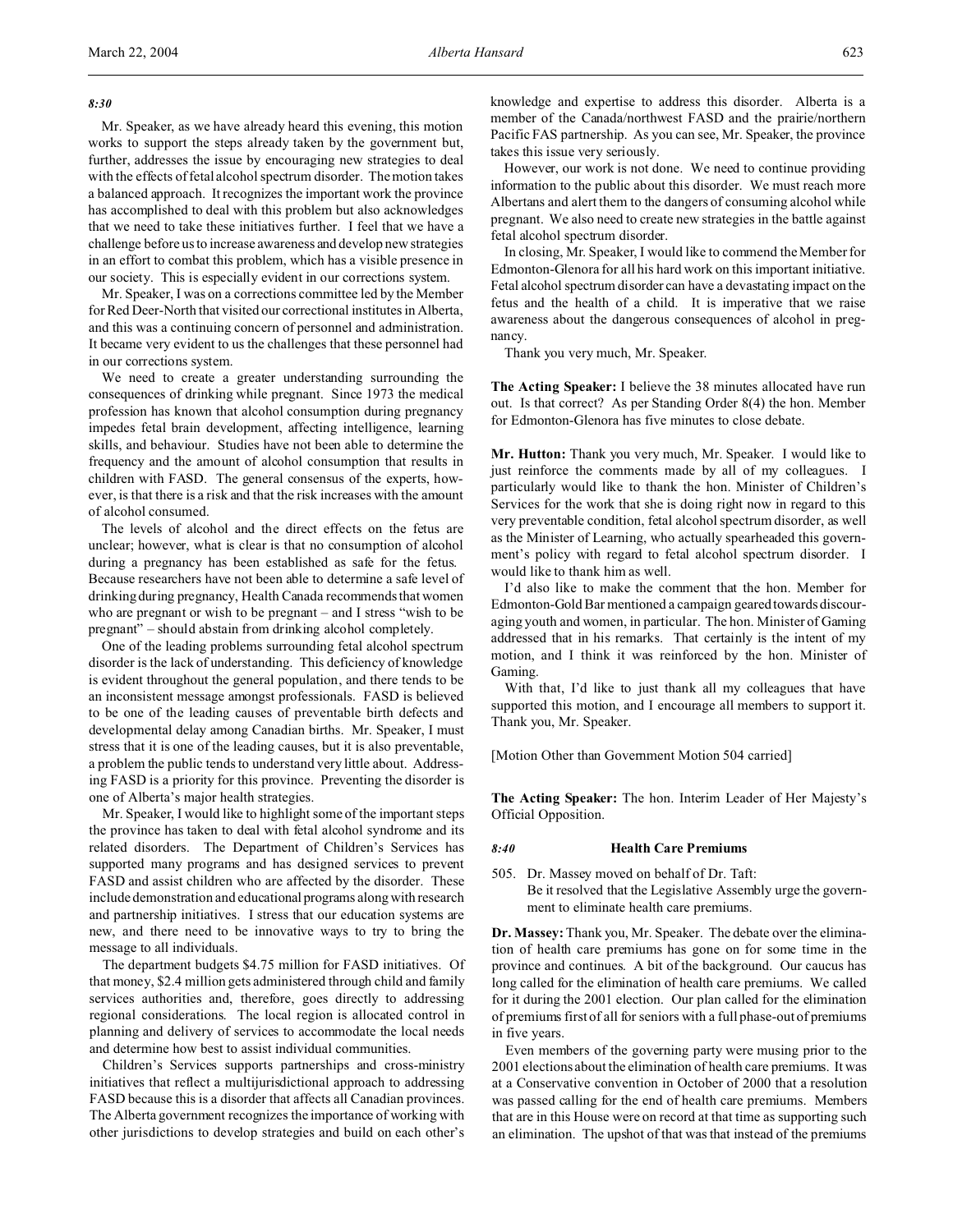being eradicated, they were actually increased by 30 per cent in the spring of 2002. So quite a reversal from what the convention had asked of the government.

I think it's important to note that the increase in premiums was across the board, including all seniors. That is a direct contradiction to a promise that was made in 1996 by the cabinet that premiums would not be increased for seniors in the near future. As recently as the fall of 2003 there have been musings by some government members about eliminating premiums either for seniors or for lowincome Albertans.

That's some of the background to Motion 505, Mr. Speaker. I think it's important to note that Alberta is one of only two Canadian provinces that charge health care insurance premiums. It really is a regressive tax that puts the burden on everyone but particularly on middle-income earners and the working poor. Recently that burden became even greater. Based on recommendations from the Premier's Advisory Council on Health, the government boosted health care premiums by 30 per cent in 2002. This represents a huge tax increase, \$120 a year for individuals and \$240 a year for families.

The application of that premium charge is uneven, Mr. Speaker. A family with children earning \$35,000 per year spends approximately 3 cents of each and every dollar on health care premiums while a wealthy family earning \$100,000 a year or more spends 1 cent per dollar.

Most Albertans don't mind paying for public health care, but health premiums are not the way to do it. It's time, Mr. Speaker, to eliminate health care premiums. Of course, it's one thing to advocate eliminating those premiums, but it's another to figure out how it's going to be paid for. Health care premiums generate a lot of tax dollars. In the 2003-2004 fiscal year the Alberta government expected to collect \$871 million from those premiums. I think that there is the capacity within the system to compensate, however. In the past eight years the government has recorded on average a surplus of \$2.27 billion per year, almost three times the revenue generated by the health care premiums.

By introducing the flat tax in 2000, the government decided to forgo approximately \$1.5 billion from taxes, putting most of those dollars back into the pockets of Alberta's wealthiest citizens. Mr. Speaker, it would seem that if we can't afford to eliminate health care premiums, how could we afford that kind of a tax break? Eight provinces seem to be able to get along without resorting to premiums.

I think that the change would even be easier to absorb if we didn't know the kind of spending that the government has done, spending that would have allowed in part for those premiums to be eradicated. The topic has been raised a number of times in the last budget in terms of the addition of six new ministries to the government, the money that was spent on committees for health care reform, the money that was put into replacing video lottery terminals. So from one perspective it seems to be but a matter of will and priorities, Mr. Speaker, for the government.

# **Point of Order Decorum**

**Ms Blakeman:** Mr. Speaker, decorum under 13(1). There's a radio playing or a cellphone or computer of some kind.

**The Acting Speaker:** I thought I also heard a little bit, but I'm not sure where it's coming from.

Hon. members, that is not allowed in the Assembly as you know. If you're using your Internet, please, you should have your volume turned off.

**An Hon. Member:** It's over there somewhere.

**The Acting Speaker:** Well, I'm just cautioning all members. We have an understanding that that should not be the case.

The hon. Member for Edmonton-Mill Woods has the floor. Thank you.

### **Debate Continued**

**Dr. Massey:** Thank you, Mr. Speaker. In closing, I think we have to remember that the money from health care does not go directly to fund health care. It goes into the general revenue just like income tax, corporate taxes, fuel taxes, and school property taxes. Eliminating the premium tax would be like eliminating any other tax, except I think in this case it would benefit those who deserve it most, Alberta's middle and low-income earners. I think it's abundantly clear that health care insurance premiums are unfair, and it's time that this motion was supported and those premiums were done away with.

Thank you, Mr. Speaker.

**Mr. Lund:** Mr. Speaker, I just want to put on the record a few comments relative to this motion. I was provoked a lot by what the Interim Leader of the Official Opposition said when he talked about the flat tax and the fact, he said, that the rich were the ones that benefited most from that. Well, the fact is that some 130,000 Albertans were taken off the provincial tax roll by that move. Those were the folks down at the bottom end, and they had a hundred per cent reduction. While it's true that some people all along the way had a reduction, there were those at the bottom that had a hundred.

But I think we have to also look, when we're talking about the elimination of this particular fee, at the fact that it does generate about \$900 million in revenue. While it's true that that does go into general revenue, as do all other forms of taxation, if you look at the cost of doctors in the health care system, it doesn't even cover that cost. We are spending about \$7.3 billion on health, and so \$900 million is – while it's a lot of money, it's necessary to help pay for that huge expenditure.

Now, I am the first to advocate that we need to raise the level at which people start paying and have the graduated scale go farther up. It certainly is a burden for fixed-income people and those that are just above that current level because there are those at the bottom that currently don't pay anything.

But there are other ways that we can help people, I think, even broader and help poorer income people more, and that is to follow the bill that was presented by the hon. Member for Wainwright. He was talking about the removal of the funding of education from property. That is a very complicated system, Mr. Speaker, and I'm sure that the reason the Liberals are honing in on the health care premiums is because that's a 15-second bite. It sounds great. But try to explain the removal of funding of education from property.

I believe that if we start by removing that  $tax - and it generates$ some \$1.4 billion, and of course with the great management that this government has presented over the last number of years by paying down and paying off the debt and eliminating the servicing of deficit, we are going to have the opportunity to do a number of things in the upcoming years. Certainly, I would hope that one of them will be a reduction in taxation.

### *8:50*

But when you look at what's happening with the funding of education on property, even though we have frozen the mill rate, the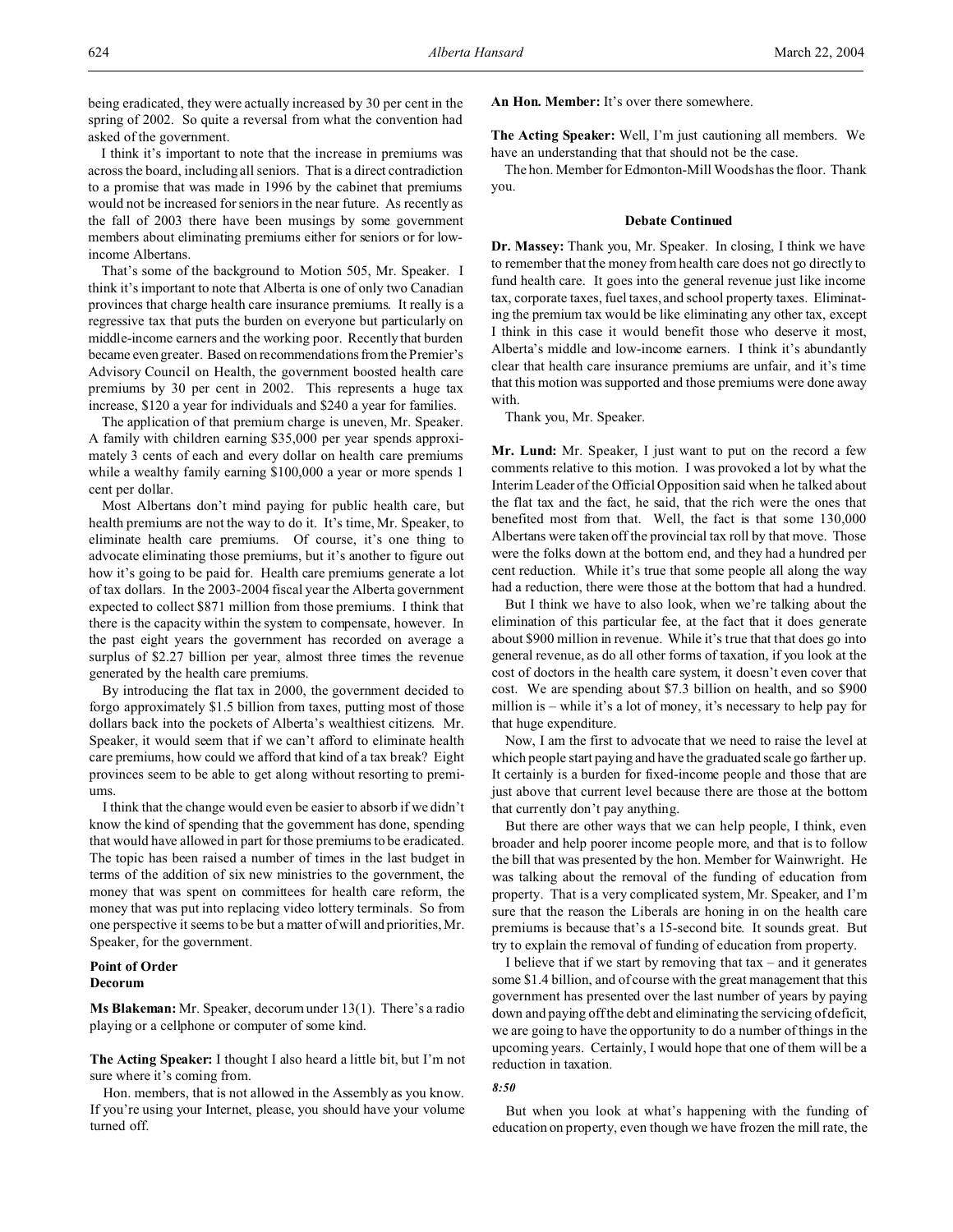fact is that the amount of money that people are paying out of their pockets annually increases. That's because of the way the assessment system works. I believe that if we started with the elimination of the assessment on land – the reason I say that, Mr. Speaker, is because, well, right here in the city, if you go down along the river valley into the older area where there are smaller homes and usually seniors and/or lower income people living there, the fact is that the land that those houses are situated on is going up in value every year. That means that the amount of taxes that they're paying for education is going up every year even though the mill rate is frozen.

That's getting to be a real burden, particularly on seniors and lowincome people. So by eliminating that as the first step towards reducing taxation, we would do far more to help people on a low income and a fixed-income than we will by eliminating these health care premiums.

I would urge that we vote against this particular motion but look at two things: look at the gradual elimination of the funding of education from property, and raise the level at which people start having to pay health care premiums. That way we're going to help the very people that really need help.

There's another thing that I must mention about health care premiums. For many, many professional people and out in industry the employer pays for half and, in some cases, the total health care premium. So even if you eliminate them, you don't help those individuals. But if you remove the funding of education from land to start with, everybody gets help.

Thank you, Mr. Speaker.

**The Acting Speaker:** The hon. Member for Edmonton-Gold Bar.

**Mr. MacDonald:** Thank you very much, Mr. Speaker. It's a pleasure to rise and speak to Motion 505, the elimination of health care premiums, sponsored by the hon. Member for Edmonton-Riverview. Certainly, I have to support the hon. Member for Edmonton-Riverview whenever he wants to cut taxes, and this simply is a tax. It has grown larger and larger as time has progressed.

There were promises made in the past by this government to eliminate this tax. In fact, before the last election, on October 29th in the year 2000, Alberta's grassroots provincial Conservatives endorsed plans to scrap health care premiums, or the health care tax, but four years later it hasn't been done. We were leading up to the election in the winter of 2001, and that was the talk. I'm disappointed to say that it hasn't been done.

We have seen in fact from that time health care premiums go up from \$700 million to over \$900 million last year. If we're looking for a real tax break for everyone, this is it, and this is why we should support the motion as presented by the hon. Member for Edmonton-Riverview.

Now, in 2000, before the winter election of 2001, the hon. Member for Edmonton-Rutherford also said that getting rid of health care premiums was a bigger priority for him than cutting income taxes. The hon. member went on to say – and I'm pleased to learn that he agrees with us – that this is a tax. It's a tax, and it's got to go.

How could we pay for this tax reduction? Well, there are many ways we could pay for this, Mr. Speaker. We could look at among other things changing our rules on VLT purchases. We recently have spent over \$100 million on replacement of VLTs. In the fiscal year 2002-03 we spent \$33 million on horse racing. We could forget about that. Let's eliminate health care premiums and forget about the horse racing industry for the time being.

There was \$5 million on committees implementing health reform. Some of these committees have yet to report to this Assembly. In 2001 after the election we created six new cabinet spots, and that cost a handy \$50 million in salaries, wages, and employee benefits. We've seen the communications and travel budget go up, Mr. Speaker.

**Dr. Massey:** Wait until Steve West gets at that cabinet.

**Mr. MacDonald:** Yes. The former Minister of Energy is apt to reduce that cabinet. I don't think we could call him a cabinet maker. We might be able to call him in the future a cabinet breaker because I think he will probably reduce it in size.

Now we have this travel and communications budget that has skyrocketed totally out of control. The government may be sensitive whenever people on this side of the House bring up what all this costs, including pitchers of orange juice in London, England, and travel costs in Mexico. We've got vans, limousine services in New York city.

But I was pleased to see on the news tonight the Premier doing some good work in Washington trying to get the borders open for cattle exports. He had a wee glass of orange juice in his hand as he went into this room. It was a glass smaller than this, Mr. Speaker, and it was only half full, so I'm glad to see a fiscal conservative working.

There is money available if we do not have a large amount of money raised from premiums and fees and licences for health care.

## **Rev. Abbott:** Relevance.

**Mr. MacDonald:** The hon. Member for Drayton Valley-Calmar is talking about relevance. Well, this is one of the broken promises by this government leading up to the election. This government has continually promised that the only way taxes in Alberta, Mr. Speaker, are going is down. But it's been broken. I'm sorry; this has not been delivered. In 2002, just one year after the election, the government increased health care premiums, a regressive tax, by a whopping 30 per cent. That's not the only way taxes are going is down. That certainly is not.

Now, we can go down memory lane a little further to 1996. The Conservative cabinet promised that premiums would not be increased for seniors in the future. Another broken promise. In 2002 health care premiums for some seniors increased by 30 per cent.

Now, I suppose I cannot talk about the regional health authority boards and the election of those boards and then the firing of some of them because the hon. Member for Drayton Valley-Calmar may not think that that's relevant, so I won't go any further with that.

Mr. Speaker, there are many reasons to reduce taxes. There are many taxes that could be reduced, but the first one should be the health care insurance premium. Now, we are only one of two provinces that collect this tax. The other one is British Columbia, and it amazes me that in all the years that the New Democrats were in power in British Columbia, they never eliminated that tax. They never even discussed it that I'm aware of. But we have with this motion the ideal opportunity to reduce taxes in this province, and I can't think of a better way to start than to get rid of this regressive tax.

**The Acting Speaker:** I hesitate to interrupt the hon. Member for Edmonton-Gold Bar, but the time limit for consideration of this item of business has concluded.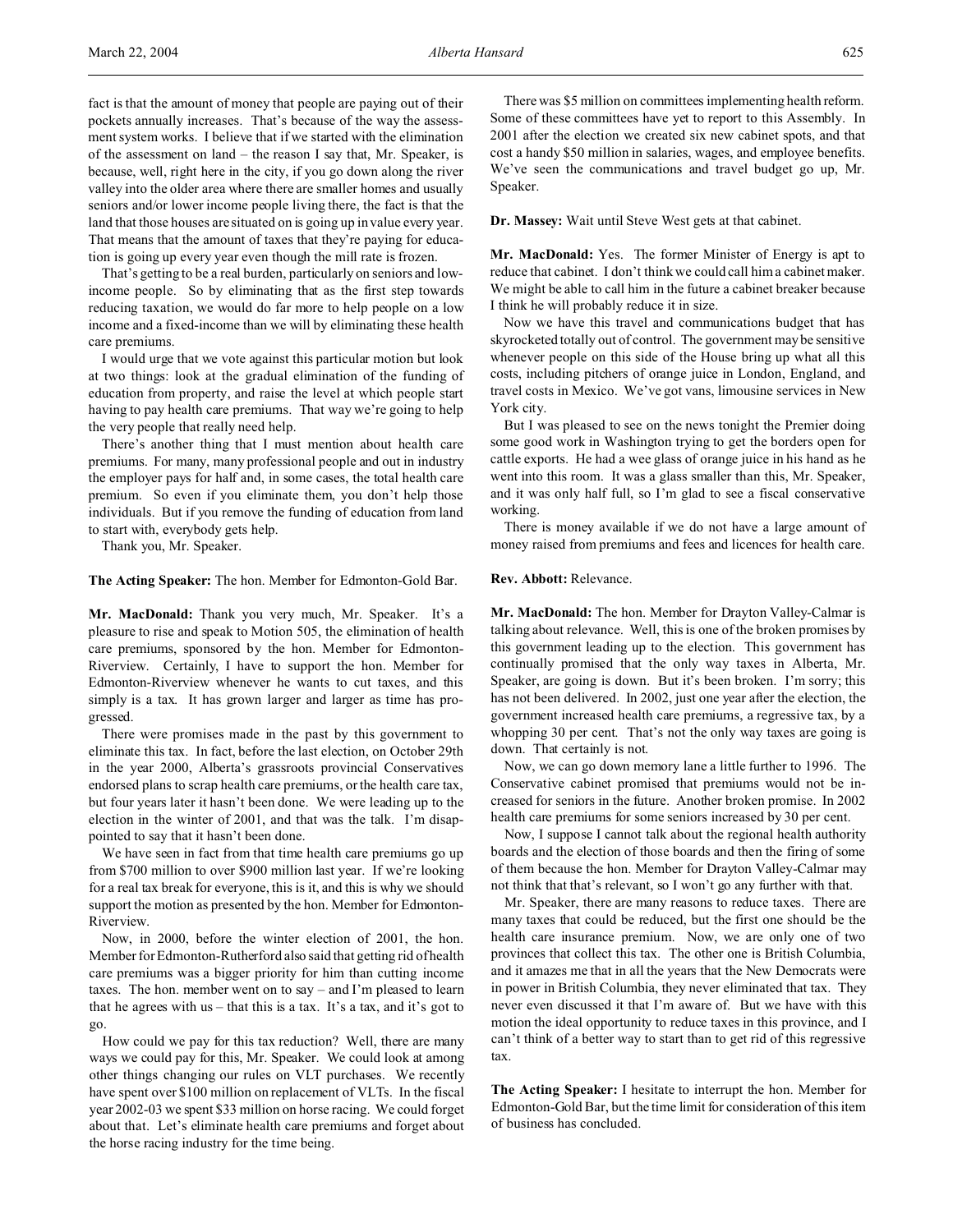# head: *9:00* **Government Bills and Orders Second Reading**

## **Bill 24**

## **Appropriation (Interim Supply) Act, 2004**

**The Acting Speaker:** The hon. Deputy Government House Leader.

**Mr. Stevens:** Yes. Thanks, Mr. Speaker. On behalf of the hon. Minister of Finance it's my pleasure to move second reading of Bill 24, Appropriation (Interim Supply) Act, 2004.

As you know, the current fiscal year ends this March 31, and the budget with respect to the year 2003-2004 comes to an end. The budget for the upcoming year will be introduced this upcoming Wednesday, and the process associated with the debate of that will take us into the second week of May. As such, this bill will allow the government to continue to operate while this Legislative Assembly debates that budget into the new year.

**The Acting Speaker:** The hon. Member for Edmonton-Gold Bar.

**Mr. MacDonald:** Thank you very much, Mr. Speaker. It's a pleasure to rise and discuss Bill 24, particularly in light of the budget that is going to be brought down for all Albertans on Wednesday.

Now, there are many items of interest in this bill. One only has to look at the office of the Chief Electoral Officer, for instance. We are looking at providing that officer with an operating expense of \$3.4 million.

**Ms Blakeman:** That's interesting.

**Mr. MacDonald:** It's quite interesting. One would only have to conclude that the government is preparing for an early election. If not, why are we so anxious to fund that office so quickly?

## **Ms Blakeman:** How much was it last year?

**Mr. MacDonald:** I have no idea what it was last year, but it's certainly something that I'm going to research.

We're looking at Learning, for instance. Here we're looking at close to a billion dollars, just a whisker under a billion dollars. One only has to look at the newspaper or turn on a television set and you look at the financial dilemma some young students are facing in this province. Postsecondary education is getting unaffordable for some; 10 per cent of those, I'm told, that are attending the University of Alberta had in one way or another to apply for some form of emergency funding.

This is the government's idea, this Bill 24, of emergency funding, and I think we would be better suited to starting the budget debate much, much sooner, Mr. Speaker. Perhaps the session should start the 15th of January, maybe the third week of January, and then it wouldn't be necessary to have these large sums passed as interim funding.

When we look at education and we look at the billion dollars in here and I go back to previous budgets and previous budget announcements, there was the same government, different Learning minister or education minister, and the former education minister used to get very frustrated with the hon. Member for Edmonton-Mill Woods whenever he would ask questions about adequate funding for public education in this province, and the former education minister would say: \$300 million. He would repeat this figure over and over and over again.

That was money that was allocated over a period of time, and people were left with the impression that this was a large sum of

money that was going to be immediately put into the public education system and we would see a reduction in class sizes; we would see infrastructure repairs; we would see a lot of things for public education. But when the public figured out that this was money that was to be brought in over a period of time, then it was much different.

I'm wondering if history is going to repeat itself in a day or two and we're going to be on initial reaction thinking: oh, my, there is a government that is finally coming to its senses. Not only are we going to see the billion dollars in interim supply, but we're also going to see additional funding for public education. It's not going to be an orchestrated public relations exercise, but it's going to be a commitment – finally a commitment – to hire more teachers, reduce class sizes, and fix up a lot of the infrastructure problems in our schools.

Now, Mr. Speaker, we look at this \$1 billion amount in Learning, and we think of what's going on in the city of Calgary. In the city of Calgary alone the infrastructure deficit for schools is in excess of \$400 million. That's a lot of money. When you add up that infrastructure deficit for schools and hospitals and roads throughout the province, it is in excess of \$7 billion. It's a lot of money.

Whenever we keep putting off much-needed repairs or naturally occurring repairs because of the age of the building or the road, the final repair bill is going to be much higher. So sometimes when we talk about deficits, when we talk about public debt held, we forget the entire picture. A government that doesn't, for instance, look at the repair costs in Calgary for the schools is probably a government that in the future is going to have to pay more money to repair those schools and in some cases even build new schools. I don't know how those communities around Douglasdale are doing, how the parents feel. Maybe they're getting new schools already. But there's a need for infrastructure across the province.

Now, Mr. Speaker, whenever we look at this bill department by department, I don't think there's anyone that's been left out. When you consider that we're looking at over 5 and a half billion dollars to operate for two months and we have six pages to explain it or not to explain it . . . What is the plan for the use of this money? Well, it's for operating expenses.

This is a big operation, and usually Conservative governments pride themselves on fiscal responsibility, but in my time in this Legislative Assembly this government has gone from roughly a \$14 billion budget to – I suppose on Wednesday we're going to find out that it's a handy \$21 billion, maybe \$22 billion. That's a significant increase, yet we still have the same problems. We have a public education system that's underfunded. We have a public health care system where we seem more interested in manufacturing wine lists for people recovering from surgeries than we are in reducing waiting lists. I don't think we've got our priorities right here. The hon. Minister of Infrastructure is shaking his head, but I don't think we do.

### *9:10*

Now we are requesting to proceed with Bill 24, Mr. Speaker, this interim supply bill, without first tabling the budget. Thus, in my view, the lack of details within the bill is where and how all this money will be spent. Ministers may be reluctant to provide any details on spending in Committee of Supply because of concern of giving away budget secrets. That's fair enough, but it was just in here last week that I heard that with Municipal Affairs we could be pleasantly surprised – I believe that was how it was put – and I also heard that from another minister as well. So I don't know exactly what to believe, but I guess I'll just have to wait and see.

When we talk about this government and its history, the Alberta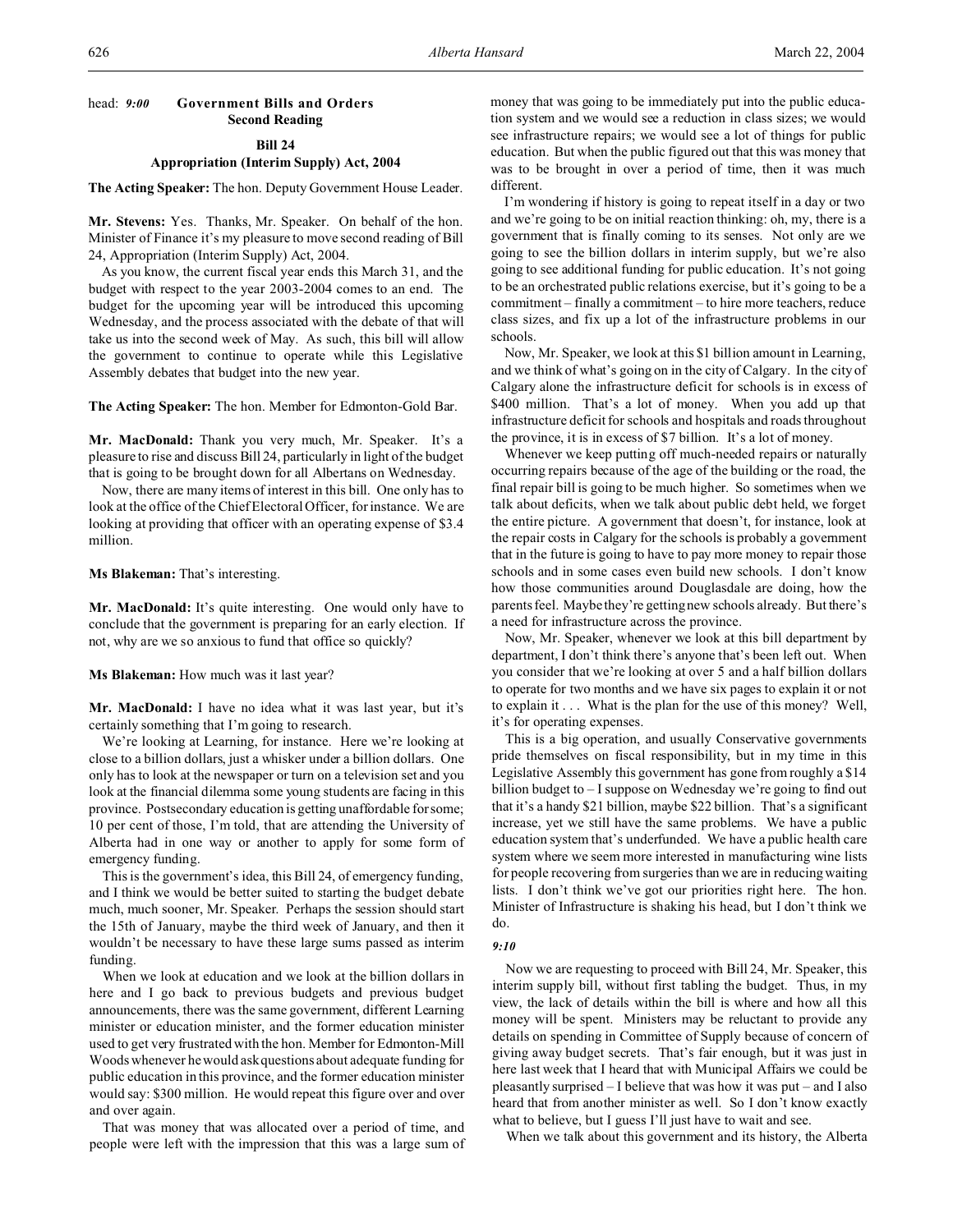government has a long history, in my view, of poor budget management. Albertans have been on a fiscal roller coaster for years, facing spending increases and budget cuts all within a matter of months. An excellent example of this is the fiscal year 2000-2001 when this government had to make a 1 per cent cut to all departments as a result of a global economic slowdown. Nevertheless, by the end of the year the government had started to spend again. There was this panic, there was this supposed reduction, but it didn't last too long. You could open your weekend paper and you could see where the government was spending money again.

Now, the lack of budget management was further illustrated just a few weeks ago when this government brought forward their second request for supplementary supply in the current fiscal year, Mr. Speaker. The amount of unbudgeted spending brought in over the course of fiscal year 2003-2004 totals \$1.35 billion. The government has said that this is because of economic and environmental disasters that they could not foresee.

To be fair, no one could have predicted BSE or the forest fires our province suffered this year. However, unbudgeted spending of more than \$1 billion is not a new habit of this government, nor was it simply brought on by last year's disasters. Last year this government racked up over a billion dollars in unbudgeted spending. The year before it was \$1.4 billion. So it's obvious that this government is unable to stick to the budget plans that it develops. Hopefully, with the hon. Member for Lethbridge-East's stability fund we're not going to see any more of the panic that was displayed back in 2000- 2001.

This is a government, Mr. Speaker, that's very fond of saying that it's in charge of a \$20 billion corporation or \$21 billion corporation; however, their brand of fiscal irresponsibility would never fly in the business world. If the CFO of a \$20 billion corporation could not have a budget aired and implemented in time for April 1, he would not be the chief financial officer for very long. I think there would be a shareholder revolt. It would be interesting to go to that meeting. However, if this individual were in government, perhaps they would be in charge of the Ministry of Finance.

Something needs to be improved here, I believe, Mr. Speaker. This government cannot maintain stable funding, this government cannot manage program cuts, and this government does not listen to Albertans when setting priorities. So why should we rely on Bill 24 that this government is presenting in regard to interim supply? Certainly, one looks at the continuity of the civil service, and there are certain government programs that have to be delivered and in some cases administered. But if we're really concerned and we really want to improve, I think we should take the advice of the hon. Member for Edmonton-Mill Woods, and let's get the budget process going a little earlier. If that means that we have to start the session in January, then that is fine.

Now, in regard to this bill, Mr. Speaker, with the \$184 million that's going to Children's Services, how much of this money will go to implementing the five recommendations the Auditor General made in his last annual report?

We're looking further here at \$215 million in Community Development. How much of this money will be contracted out to private operators who run provincially owned parks? That is a real bone of contention, if I may use that term, with campers and outdoors people in this province. They're sick and tired of this government charging them \$5 for a little armload of wood whenever they go camping. It's wet wood; it's dirty wood. I don't know where they find this wood. Whenever we talk about privatization, Albertans bring this up, and they're not happy.

Now, Economic Development. What have we got for Economic Development? Fourteen million dollars. How much of this money

will be spent towards opening Alberta's new trade office in Washington, D.C.? How much of this money will be spent on out-ofprovince trips? [ interjections] How much of this money will be spent trying to promote the agricultural economy after BSE?

**The Acting Speaker:** Hon. members, the hon. Member for Edmonton-Gold Bar has the floor. If you wish to participate in the debate, you may rise after he's finished.

The hon. Member for Edmonton-Gold Bar.

**Mr. MacDonald:** Thank you very much, Mr. Speaker. Now, with Economic Development I don't want to be giving the hon. minister encouragement when others would caution me not to, but certainly Alberta's exports to the People's Republic of China indicate by industry that with livestock from January of 2002 to December of 2003 we saw a significant reduction, to zero, of the number of cattle that were shipped there.

At some point if there were to be a trade mission to open up these markets to Alberta products, whether they be boxed beef or live cattle for breeding purposes, I would have no objection to that. I just see this as something that really needs to be done. It's a large market, and I'm surprised that we have no participation in that market. If the minister were to go there sometime and try to sell cattle on the hoof or boxes of beef, you wouldn't hear a complaint from this member, providing he tabled his expenses when he returned.

Now, Energy. The Energy department is spending \$50 million here. How much of this money will go towards this government's \$3 million propaganda campaign to promote electricity deregulation and other communications campaigns? I'm astonished that we're trying to convince rural Albertans that are participating in REAs and gas co-ops that this isn't in their interests. REAs, of course, operate on a not-for-profit basis; so do gas co-ops. They're both managed democratically by the people they provide the utility to, and they're sort of an Alberta tradition that works. It astonishes me why we would have a communications plan to convince Albertans that this is not in their interests.

Again, Mr. Speaker, would the Minister of Energy be doubling the communications budget this year, as he did last year? How much of this \$50 million will be spent on the minister's travels? Certainly, this minister travels a lot. He travels more than Pepe. You know, he gets around. There's no doubt about that. Again, how much of this money will go towards ensuring that Albertans are paying the lowest prices for electricity and natural gas instead of the highest prices, as they are paying now?

## *9:20*

Now, the Environment department is also going to get \$30 million. How much of this money will be spent on a water conservation strategy? How much of this money will be spent on initiatives to reduce greenhouse gas emissions and on other Kyoto requirements? How much of this money will fund green technologies?

Executive Council, further down here, is getting \$6 million. Why is the Executive Council requesting almost double the interim supply that it has requested in the last two years? Where are the extra dollars going? How much of this money will be spent on spin doctors, and how much of this money will be spent on out-ofprovince travelling, on the Premier's and his staff's dining bills and hotel rooms?

Finance is getting \$18 million, and then nonbudgetary disbursements are going to bring this up to over \$36 million, Mr. Speaker. How much of this money will be spent on improving the Finance minister's budgeting skills? Last year the government spent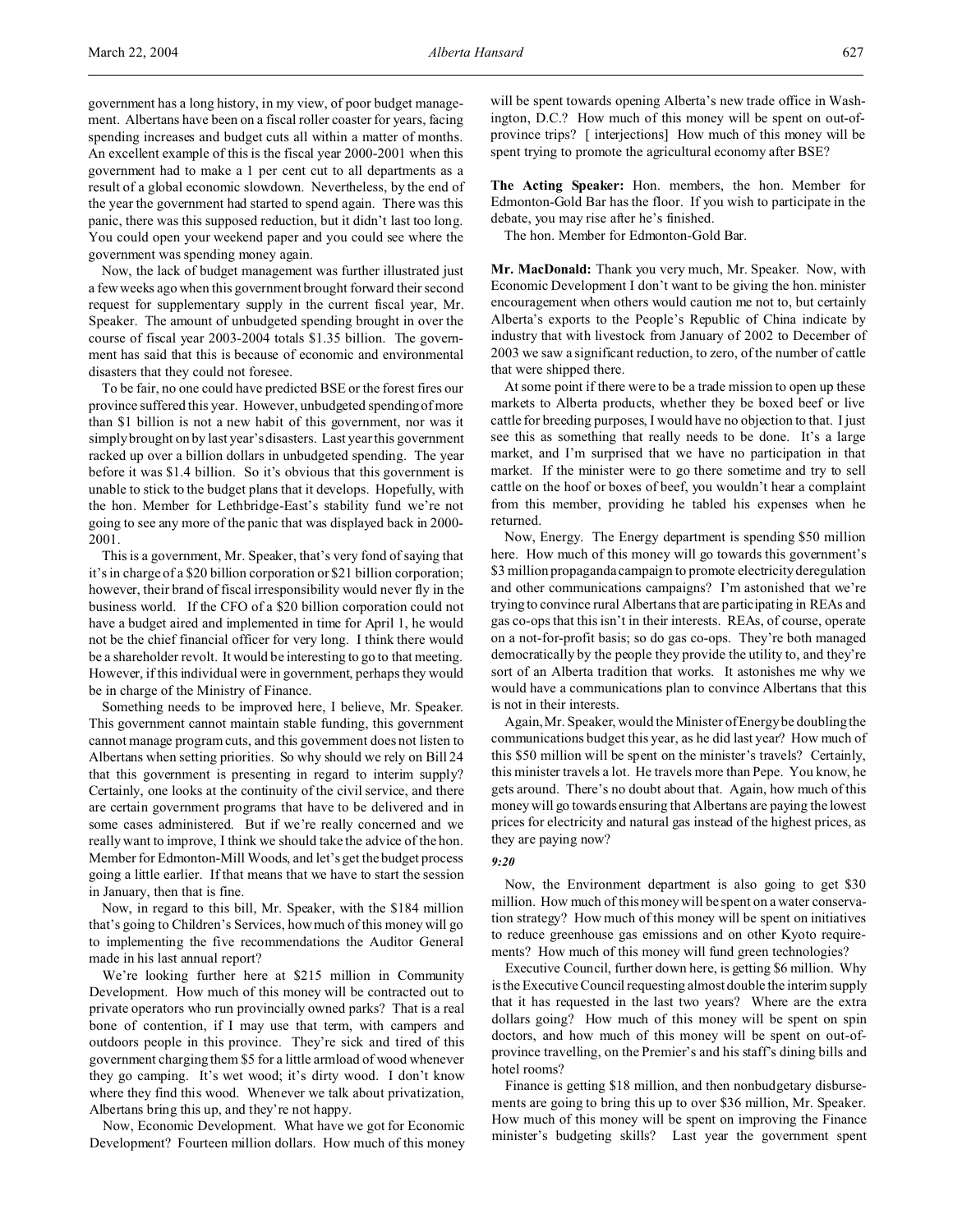Thank you.

**The Acting Speaker:** The hon. Member for Edmonton-Centre.

**Ms Blakeman:** Thanks very much, Mr. Speaker. You know, this debate for me is always about two things: timing and information. We always get the same line from the government members about, well, just given circumstances, sometimes circumstances beyond their control – once there was a reference to circumstances that the federal government had under their control. All kinds of reasons and sometimes no reasons as to why the government is late bringing its budget in and therefore needs to get an interim supply in order to keep running and pay everyone's salary and the rent and keep everything going.

Frankly, that argument just does not hold up. The government is in complete control of the agenda here. They can bring the session in whenever they wish and certainly well in advance of the time needed to debate the complete budget and the accompanying supply bill and get it all passed before the fiscal year-end so that we didn't have to do an interim supply. But this has now become common operational timing for this government, so they keep coming up with these frankly rather feeble excuses as to why they're late and why it can't be done on time and why, therefore, they need this interim supply, all the while pretending that somehow this isn't their fault.

Well, it's feeble and I expected better out of the government, but that's the one they keep using. I think the best one was that they had to wait for the federal government to table a budget and they couldn't do it until after the federal budget had come down. Well, if you look back over the last eight or nine years, I think the federal government has actually tabled a budget anywhere close to this time twice, maybe. So that was a particularly feeble year for excuses, that they had to wait for the federal government budget to come down before they could do theirs. It really is hardly connected, and most times you don't get a federal government budget tabled anywhere near it.

The second part of it is around information and just having one or two lines that appear in the supply document saying: well, you know, it's covering supplies and salaries. And there's a sort of little catchall line. Here we go.

Operating expense includes salaries, supplies, grants, amortization of capital assets and debt servicing costs. Equipment/inventory purchases consist of consumable inventories and movable capital assets.

Then it sort of gives you a breakdown on how they do that. Then nonbudgetary disbursements and lottery fund payments. That's it. That's the description that you get for – what are they asking for? – over a billion dollars.

So there's a rather glaring lack of information. You know, it's as though asking for information is somehow a bad thing in this Assembly, because whenever the members of the opposition ask for information – you know, how am I supposed to make up my mind whether to support this interim supply? I'd like to know what the money is going to be spent on. They're asking, I think, for three months' worth of operational budget. That's going to cover April, May, June. Well, in some departments that's a very significant period of activity. Maybe most of its activity or significant activity takes place in that time.

For example, the budgets that the schools use are late this year, I understand, but basically they have to make up their mind about what kind of requisition they're going to have or how much money they're going to have to operate the following year, and that all has to be done before June. So for money coming from the provincial government to the school boards, that's a very important period of time, because by June all the budgeting cycles are done and everything is set for the following year. So that period of activity is very important.

I had raised a number of questions during the Committee of Supply debates on this request for interim supply connected with points that had been raised by the Auditor General. I did in fact have one minister who did her best to answer my question on the spot, and that was the Minister of Agriculture, Food and Rural Development. I didn't hear from any of the other ministers when I raised issues and concerns from the Auditor General. I didn't get any kind of answer back as to whether they were addressing those concerns and, therefore, whether I could rest a little easier when I was to trust them with voting through three months' worth of supply for their particular department.

So ever questing for information, I'm going to try again, Mr. Speaker, with a number of areas. Now, I have some in each department, and then I've collected a whole file folder of little bits and pieces that I've tossed in there to question various departments on. I don't want to go over territory already discussed by my colleague from Edmonton-Gold Bar. I believe he went as far as the Gaming budget?

## **Mr. MacDonald:** I didn't get to Gaming.

**Ms Blakeman:** Oh, he was just going to start on Gaming. Okay.

So I have some questions, then, starting with Gaming. That department is requesting \$364.1 million. I'm wondering whether any of this money will be spent on rehabilitation programs for gambling addicts. In particular, I have raised a number of times in the past whether the department will tie together the amount of money raised through specific kinds of gambling or alcohol-related revenue to treatment of problem gambling or problem drinking. So two questions there: whether any of that money will be spent on rehabilitation programs and whether there would be a ratio or a direct link between the amount of money raised through, for example, VLT revenues and the amount of money spent on treating problem gambling.

I'm wondering how much money this year will be spent subsidizing the horse racing industry. I'm sure the minister will leap to his feet and go: we don't subsidize the horse racing industry. Of course, he knows that what I'm referring to there is the special deal through the RECs, racing entertainment centres, where there was a particular deal that was requested by Horse Racing Alberta and, in fact, granted by the government whereby they would be able to keep a larger percentage from the slots and VLTs. Maybe it was just slot machines.

Usually the deal was about 15 per cent back to the operator of the facility, 15 per cent to the charity, et cetera, et cetera, and in this case it came out to a much larger percentage that went directly to the operator, and that's how they were helping to pay off their machines, I think. Specifically, how much money is flowing through there to the horse racing industry? I think that last year it was \$65 million or \$81 million that flowed through. So three questions in that department.

Under Government Services, which is requesting \$59.3 million, will any of this money be used to offset the cost that energy consumers are being forced to pay for the Utilities Consumer Advocate office?

### *9:30*

The second question: how much of this money will be spent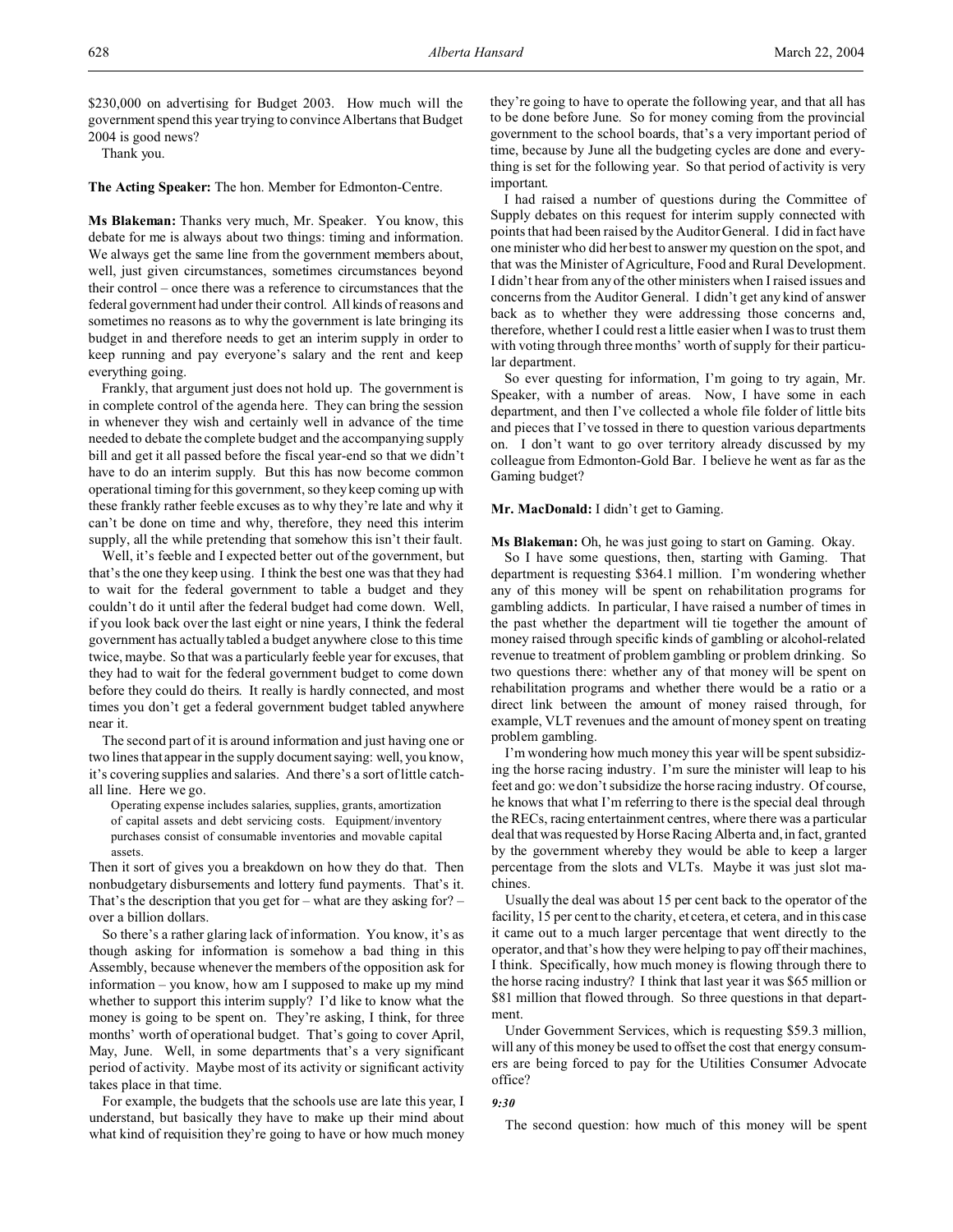protecting Albertans from door-to-door energy marketers? Is there another campaign being expected there? Again, there is an expectation that Albertans will move to a contract basis where they will be signing a contract for purchase of electricity and gas. What other kinds of consumer protection, consumer enlightenment programs does the government have in mind around this new system so that we don't get ripped off?

How much of the money will be spent on updating the Fair Trading Act in order to protect Alberta's energy consumers from Direct Energy? That's an interesting one, but we keep hearing that poor Direct Energy keeps getting sued. They're up in the United Kingdom, and they're also before the courts in several places in the States, every time, I think, because they have unsavoury practices in pressuring people to sign these energy contracts. I know that the government has worked hard to entice Direct Energy. We even changed some legislation to make it more appealing to them to come into Alberta.

So is there any balance on this enticement that's going to be around protection for consumers in Alberta from any of the unscrupulous practices that Direct Energy has exhibited in the United States and in the United Kingdom? [interjection] Well, I didn't have to bad-mouth them actually – I'm getting heckled by one of the Calgary members here – because they did that to themselves by having such unscrupulous practices that they ended up before the courts. Of course, those court documents are in the public purview, and anyone can go and look it up. So I don't have to bad-mouth them; they managed to do that to themselves.

Under the Health and Wellness department \$2 billion is being requested. Now, the government recently announced a \$5 million boost to education and health, and I'm wondering how that breaks down. How much of that \$5 million is coming into Health and Wellness, and will any of this money particularly be directed to help the emergency room situation in Calgary and Edmonton? My colleague from Edmonton-Riverview has raised a number of times the code burgundy situation in the Calgary emergency rooms in their hospitals there.

**Mr. MacDonald:** Does that mean there's no red wine in the hospital surgical suites?

**Ms Blakeman:** No. The code burgundy is not about whether there's red wine available in the surgical suites. It's about having to create an additional code reflecting an emergency situation that is even more severe than a code red. That's what a code burgundy is, but I can understand how the member might have been led to believe it would be about something else.

Specifically, then, when we're looking at the emergency room situation in Calgary and Edmonton, how much of that money would be directed toward the code burgundy occurrences, and how is it expected that this money will decrease waiting lists? I know the government is planning on publicizing waiting lists, but what's being done to decrease the waiting lists?

Looking at Human Resources and Employment, \$286.9 million is being requested. How much of this money is earmarked for the nurses' salary settlements and for the AUPE salary settlements? Surely that is going to pertain to the first three months here that is under examination.

Under Infrastructure we have \$400.7 million that's being requested. How much of this is the Department of Infrastructure's budgeting for natural gas rebates for next year? The government has accrued a \$7 billion infrastructure gap from the outstanding requests for infrastructure support from school boards, health authorities, and postsecondary institutions. How much of this money will go toward paying down this \$7 billion infrastructure gap?

That's always an interesting debate. We have the government quite proud of itself, although frankly I think that the credit goes to Albertans, for having paid down debt. I think they're now down to owing \$3.5 billion, but at the same time we've created a \$7 billion infrastructure debt. So I don't know how much smart managing can really be credited there when we're down to \$3.5 billion on the one side and we've increased a deficit on the other side to \$7 billion. I think there's a problem there.

How much of that \$400.7 million will go toward building new schools or upgrading existing schools in Alberta? How much of this money will go toward building a hospital in southeast Calgary? We've had a little hint of an announcement there, but how much exactly? One presumes that some of the money will be advanceplanning money that would probably be spent in the first three months. Therefore, this budget is under scrutiny, so what's the answer to that?

Ah, Innovation and Science. How much of this money will be going into the SuperNet project? How many more things will be added onto that running total that we have under SuperNet, which by the time it's all finished and done may in fact have been overtaken and will become obsolete technology.

**Mr. Herard:** Aw, come on. Why don't you learn about that?

**Ms Blakeman:** I have actually spent quite a bit of time learning about it. This member is very interested in getting into the debate, so I'm looking forward to what he's actually going to say.

I'm wondering how much of this money, if any of it, is going to go toward making sure that the other 4,400 and some hospitals, schools, and municipal buildings will get actually hooked right up to the SuperNet.

International and Intergovernmental Relations: \$2.3 million is requested. How will this money contribute to the reopening of the U.S. border to Alberta beef, and how much of this money will fund activities related to the softwood lumber dispute?

## **The Acting Speaker:** Standing Order 29. Any questions?

Anybody else wish to participate in the debate? The hon. Deputy Government House Leader on behalf of the Minister of Finance to close debate.

[Motion carried; Bill 24 read a second time]

head: **Government Bills and Orders Third Reading**

## **Bill 19**

#### **Public Trustee Act**

**The Acting Speaker:** The hon. Deputy Government House Leader.

**Mr. Stevens:** Thanks, Mr. Speaker. On behalf of the hon. Minister of Justice and Attorney General it is my pleasure to move third reading of Bill 19, the Public Trustee Act.

**The Acting Speaker:** The hon. Member for Edmonton-Centre.

**Ms Blakeman:** Thanks very much, Mr. Speaker. Bill 19 is a complete revamp and updating of the Public Trustee Act. All of the bills are progressing very quickly through the Assembly in this spring sitting, mostly because we are not able to hear from the many government members here who are not adding to the debate, which is a pity, actually, because then their members don't know where they stand on particular bills.